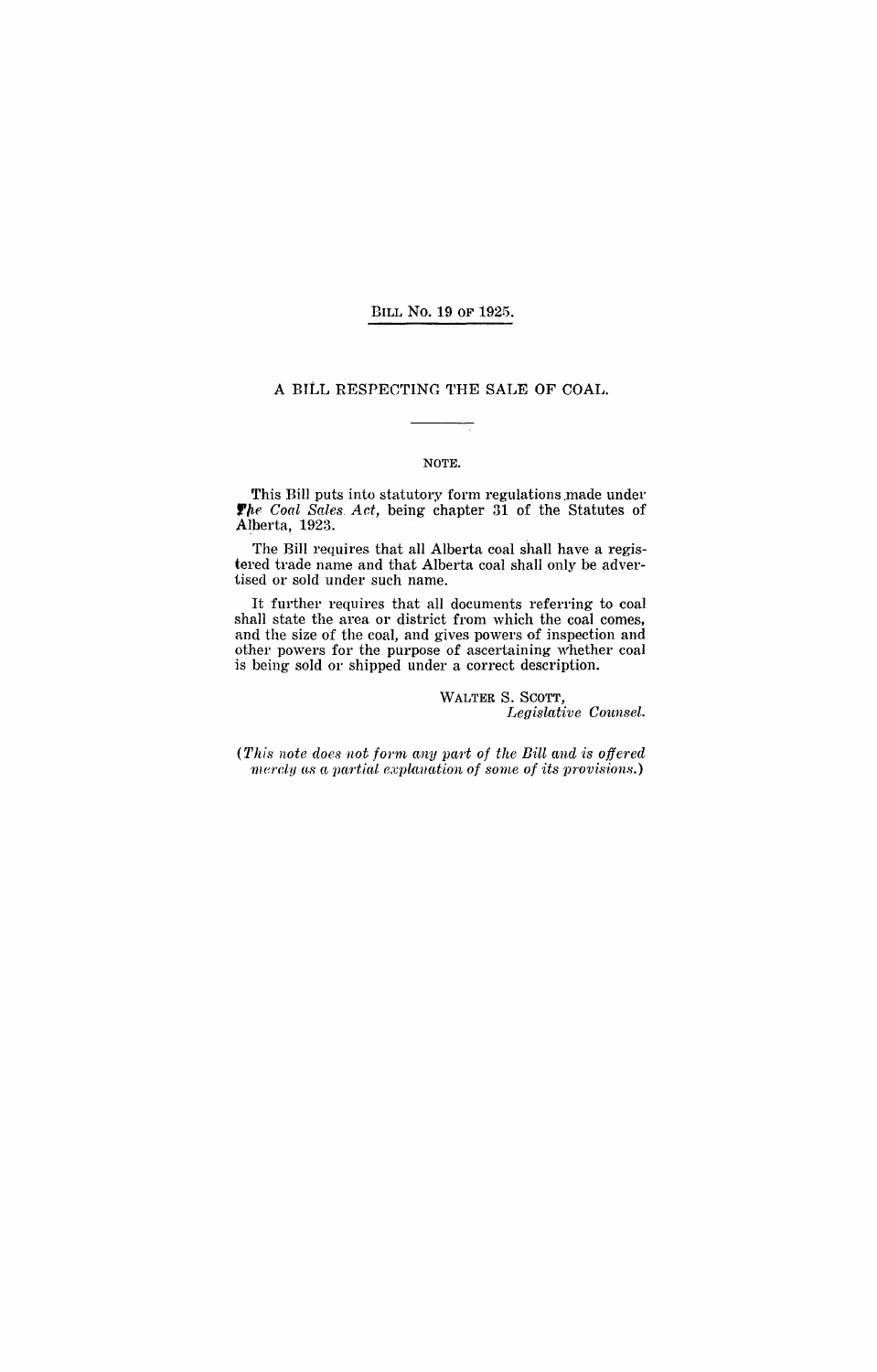# **BILL**

## No. 19 of 1925.

#### An Act respecting the Sale of Coal.

### *(Assented to* ,1925.)

**HIS** MAJESTY, .by and with the advice and consent of the Legislative Assembly of the Province of Alberta, enacts as follows:

#### SHORT TITLE.

**1,** This Act may be cited as *"The Coal Sales Act, 1925."* 

#### INTERPRETATION.

2. In this Act, unless the context otherwise requires,-(a) "Coal" shall include coke;

- (b) "Manager" shall mean the manager certificated under the provisions of *The Mines Act* and, if there is no such manager, the overman, and where there is no manager or overman, the person having the control and supervision of the mine;
- (c) "Operator" shall mean any person or body corporate who operates a mine and is the immediate proprietor, lessee or occupier thereof, and also any contractor for the working of any mine or Dart thereof.

**3.** The operator of every coal mine in Alberta shall register a trade name for the coal mined therefrom in the office of the Chief Inspector of Mines, and all coal shall be both sold and shipped thereunder.

**4.** No coal produced in Alberta shall be advertised or sold except under its registered trade name.

**5.** Every manager of any coal mine in Alberta shall state in every invoice and shipping bill relating to shipments of coal from such mine, the following particulars:

- (a) the name and the post office address of the mine from which the coal was produced and the registered trade name of the coal;
- (b) the coal area in which the mine is situated;
- (c) the size of the coal shipped.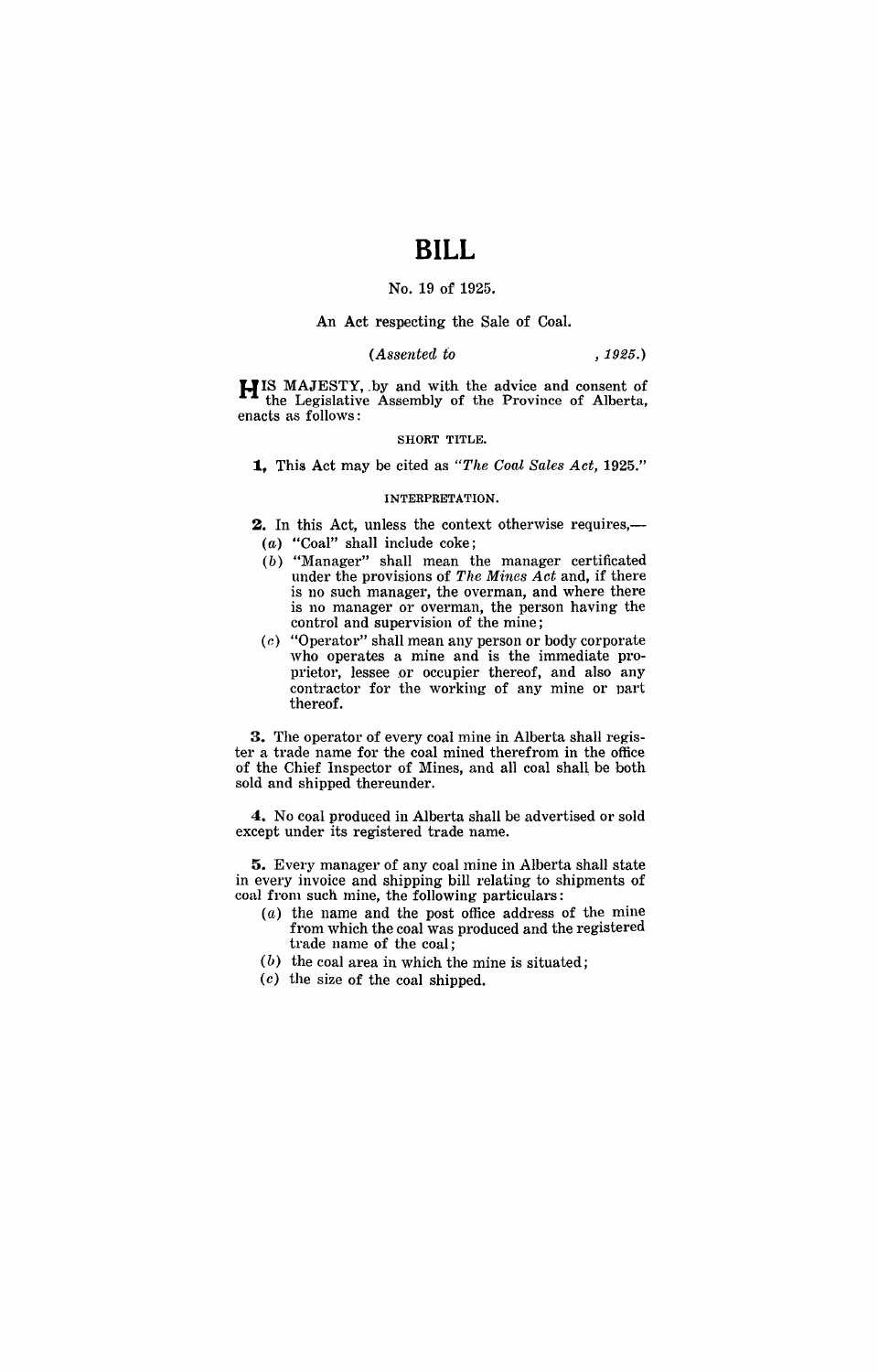**6.** Every dealer whether wholesale or retail seIling coal produced in Alberta shall state upon every bill, weigh-ticket or invoice relating to sales of such coal, the following particulars:

- $(a)$  the name and post office address of the mine from which such coal was produced and the registered trade name of the coal;
- (b) the coal area in which the mine is situated;

 $(c)$  the size of the coal-

and every such dealer selling coal produced elsewhere than in Alberta shall similarly state-

- (d) the name of the country, province or state in which it was produced;
- (e) the name and the post office address of the mine from which it was produced;
- $(f)$  the name of the coal (if any);
- $(g)$  the size of the coal.

7. For the purpose of the two preceding sections, the Province is hereby divided into the coal areas set out in schedule A hereto.

 $8.$ - $(1)$  Every dealer, whether wholesale or retail, selling coal produced in Alberta shall keep a record in his office of-

- $(a)$  the amount of coal purchased by him from every mine in Alberta or from places outside Alberta;
- (b) the amount of the sales of coal so purchased.

(2) Such record shall be classified under the registered trade name of the coal (if any) and shall show the size of the coal and the persons to whom such sales were made.

(3) Such record shall be at all reasonable times open to the inspection of any inspector appointed under the provisions of this Act.

**9.** An inspector at the point of shipment of any coal shall have power to inspect any invoice or other document relating to coal shipped or about to be shipped, and also to inspect such coal, and if such coal does not conform with the information contained in any such document, or it contains an excess amount of slack or other impurities, he may stamp a statement to that effect upon the face of any such document.

 $10.-(1)$  An inspector shall also have power to inspect any invoice or other document relating to the sale of coal whether in the possession of a dealer, either wholesale or retail, or a consumer, and any coal in the possession of any such person, for the purpose of ascertaining whether the coal conforms with the information contained in the invoice or other document, or whether the coal contains an excess amount of slack or other impurities, or whether the document bears the stamped statement of any inspector.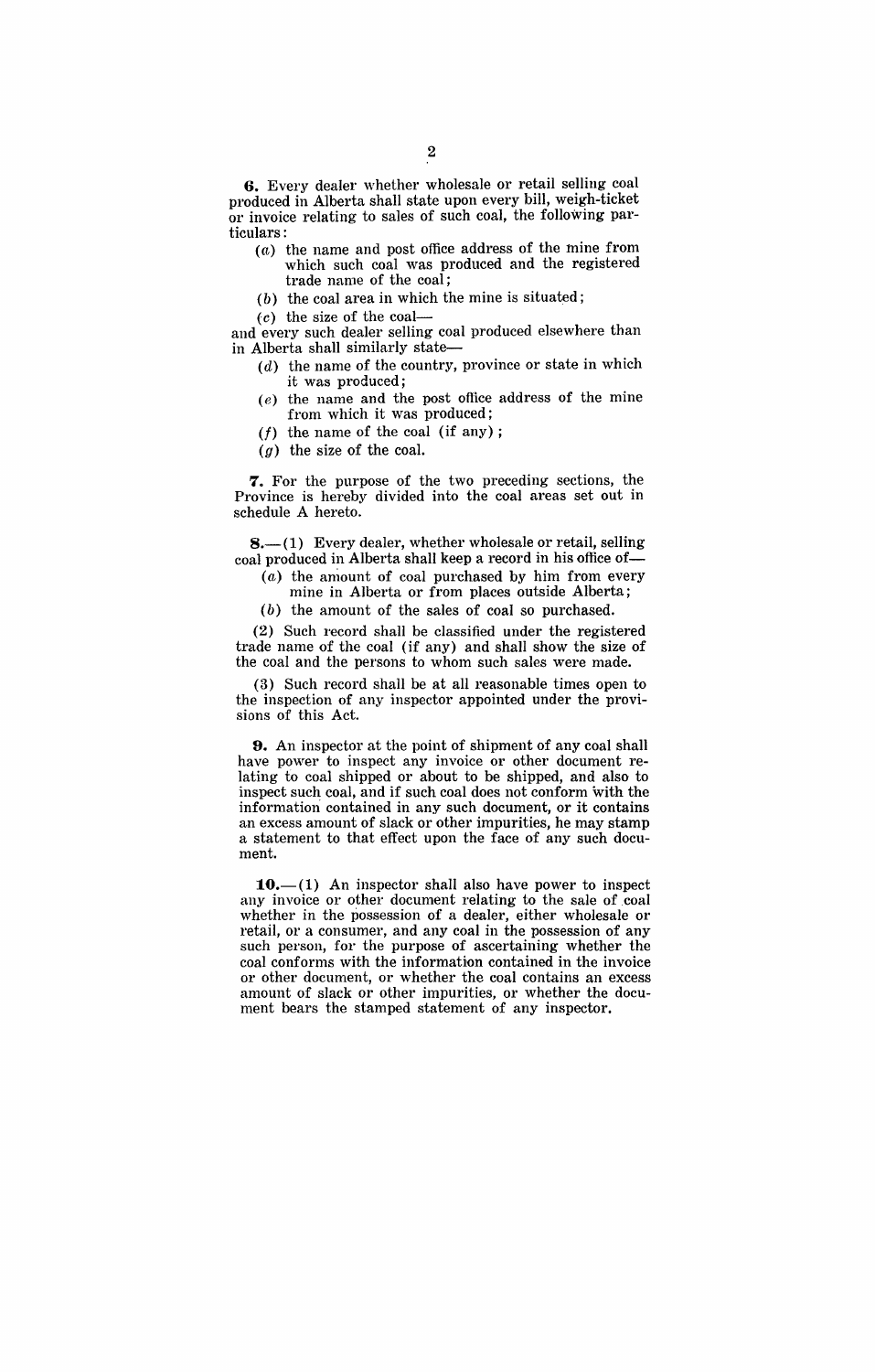(2) If an inspector finds that any such coal does not conform with the information contained in any such document he may take possession of the said document and retain the same.

 $11.-(1)$  Any person who fails to make any of the statements upon any document hereinbefore required of him, or makes any false statement in any such document, or substitutes any other document for any document upon which any statement has been stamped by an inspector under the provisions of this Act, or otherwise infringes any provisions of this Act, shall be liable upon summary conviction to a fine not exceeding five hundred dollars for each offence or imprisonment for a period not exceeding six months or to both fine and imprisonment.

(2) Where an offence against this Act is committed by a corporation, the official having the general charge of the business thereof at the place where any act was omitted or committed in contravention of the provisions of this Act, shall be personally liable to the penalties prescribed' for any such omission or commission, but nothing in this section shall relieve the corporation or the person who actually committed the offence from liability therefor.

12. The Lieutenant Governor in Council may-

- $(a)$  add to or subtract from the number of coal areas into which the Province is divided by this Act;
- $(b)$  appoint inspectors for the purposes of this Act;
- *( c* ) classify and grade coal;
- (d) prescribe fees for any services or work performed under the provisions of this Act;
- (e) make such regulations as may be necessary or convenient to ensure the sale and shipment of coal in accordance with this Act.

13. This Act shall come into force on the ................day of ........................ 19 .. .

### SCHEDULE A.

| Ardley         | Gleichen      | Pincher            |
|----------------|---------------|--------------------|
| Big Valley     | Halcourt      | Prairie Creek      |
| <b>Brooks</b>  | Highwood      | Redcliff           |
| Brule          | Lethbridge    | Rochester          |
| Camrose        | Magrath       | Saunders           |
| Carbon         | Milk River    | Sexsmith           |
| Cascade        | Morley        | Sheerness          |
| Castor         | Mountain Park | <b>Smoky River</b> |
| Champion       | Nordegg       | Steveville         |
| Clearwater     | Old Man       | Taber              |
| Coalspur       | Pakan         | Tofield            |
| Crow's Nest    | Pakowki       | Wainwright         |
| Drumheller     | Panther       | Wetaskiwin         |
| Edmonton       | Pekisko       | Whitecourt         |
| <b>Empress</b> | Pembina       |                    |

As set out in a map displayed in the office of the Chief Inspector of Mines and approved of by the Lieutenant Governor in Council.